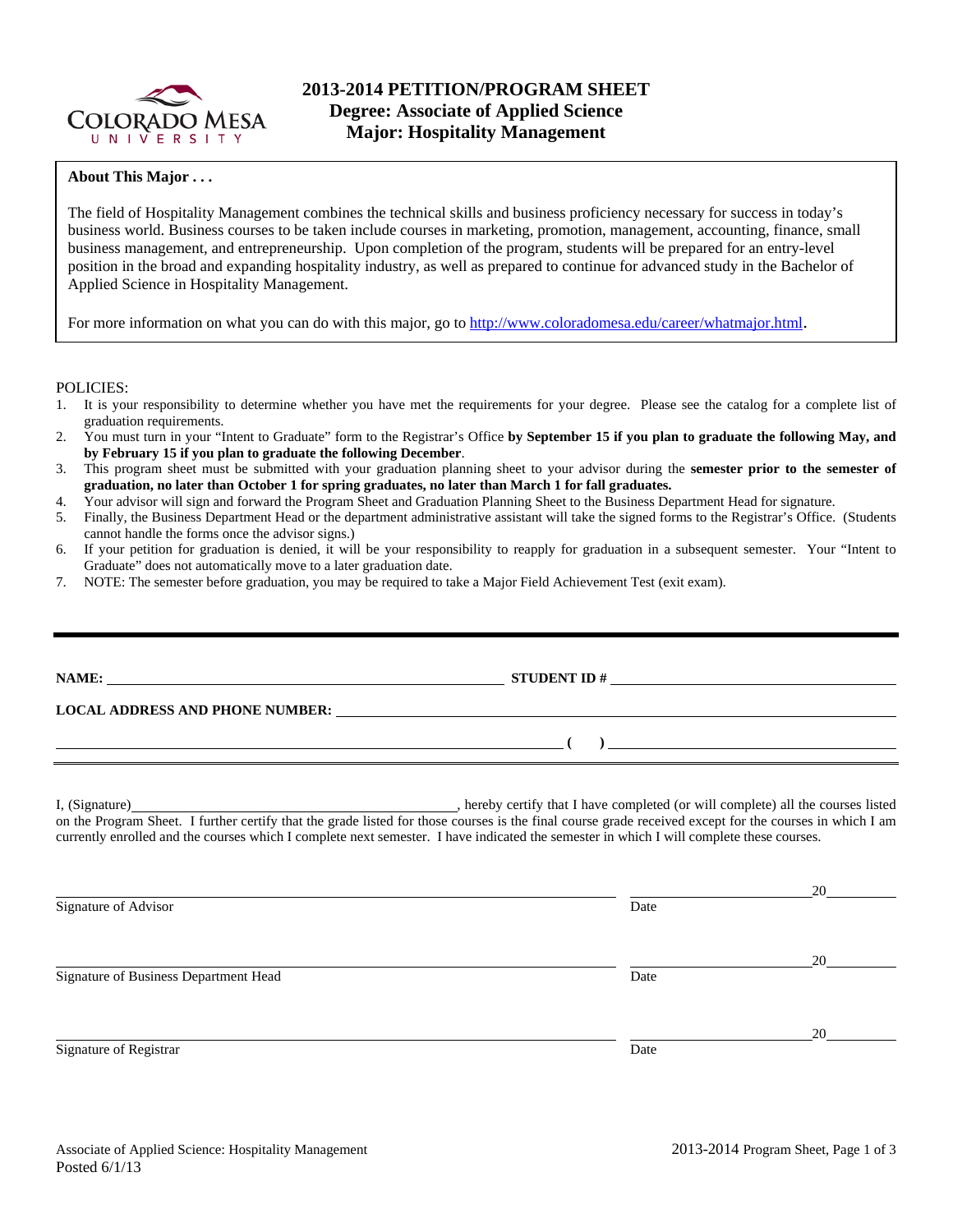#### **Students should work closely with a faculty advisor when selecting and scheduling courses prior to registration.**

Degree Requirements:

- Minimum of 60 semester hours total (a minimum of 16 taken at CMU in no fewer than two semesters)
- 2.00 cumulative GPA or higher in all CMU coursework
- A grade of "C" or higher must be achieved in coursework toward major content area.
- Pre-collegiate courses (usually numbered below 100) cannot be used for graduation.
- Program sheets are for advising purposes only. Because a program may have requirements specific to the degree, check with your advisor for additional guidelines, including prerequisites, grade point averages, grades, exit examinations, and other expectations. It is the student's responsibility to be aware of, and follow, all guidelines for the degree being pursued. Any exceptions or substitutions must be approved by the faculty advisor and Business Department Head.
- When filling out the program sheet a course can be used only once.
- See the "Undergraduate Graduation Requirements" in the catalog for additional graduation information.

**GENERAL EDUCATION REQUIREMENTS** (Minimum 15 semester hours) See the current catalog for a list of courses that fulfill the requirements below. If a course is on the general education list of options and a requirement for your major, you must use it to fulfill the major requirement and make a different selection within the general education requirement.

| Course No Title                                              | Sem.hrs Grade Term |  |
|--------------------------------------------------------------|--------------------|--|
| <b>Communication</b> (6 semester hours)                      |                    |  |
| <b>ENGL 111 English Composition</b>                          | 3                  |  |
| <b>ENGL 112 English Composition</b>                          | 3                  |  |
| <b>Mathematics:</b> (Minimum 3 semester hours)               |                    |  |
| MATH 113 College Algebra                                     | 4                  |  |
| Social Sciences, Natural Science, Fine Arts or Humanities or |                    |  |
| Applied Studies Courses* (6 semester hours)                  |                    |  |
| GEOG 103 World Regional Geography                            | 3                  |  |
|                                                              | 3                  |  |
| <b>OTHER LOWER DIVISION REQUIREMENTS</b>                     |                    |  |
| <b>Wellness</b> (2 semester hours)                           |                    |  |
| KINE 100 Health and Wellness                                 |                    |  |

\*Please see your advisor for requirements specific to this program.

KINA 1

### **ASSOCIATE OF APPLIED SCIENCE IN HOPITALITY MANAGMENT: COURSE REQUIREMENTS**

(48 semester hours)

| ACCT 201        | Principles of Financial Acctg              | 3              |  |
|-----------------|--------------------------------------------|----------------|--|
| ACCT 202        | Principles of Managerial Acctg             | 3              |  |
| BUGB 211        | <b>Business Communications</b>             | 3              |  |
| <b>BUGB 231</b> | Survey of Business Law                     | 3              |  |
| CISB 101        | <b>Business Information Technology</b>     |                |  |
| or CISB 205     | <b>Advanced Business Software</b>          | 3              |  |
| CISB 241        | Intro to Business Analysis                 |                |  |
| or STAT 200     | Probability and Statistics                 | 3              |  |
| ECON 201        | Principles of Macroeconomics               | 3              |  |
| ECON 202        | Principles of Microeconomics               | 3              |  |
| MANG 201        | Principles of Management                   | 3              |  |
| MARK 231        | Principles of Marketing                    | 3              |  |
| HMGT 101        | Travel Industry I                          | 3              |  |
| HMGT 102        | Travel Industry II                         | 3              |  |
| HMGT 299        | Internship                                 | 6              |  |
|                 |                                            |                |  |
|                 | Select 6 hours from the following courses: |                |  |
| HMGT 211        | <b>Travel Destinations</b>                 | 3              |  |
| HMGT 217        | <b>Hotel Operations</b>                    | 3              |  |
| CUAR 136        | Bartending                                 | $\mathfrak{D}$ |  |
| <b>CUAR 256</b> | Marketing in the Hospitality               |                |  |
|                 | Industry                                   | 3              |  |
| CUAR 262        | Purchasing for the Hospitality             |                |  |
|                 | Industry                                   | 3              |  |
|                 |                                            |                |  |